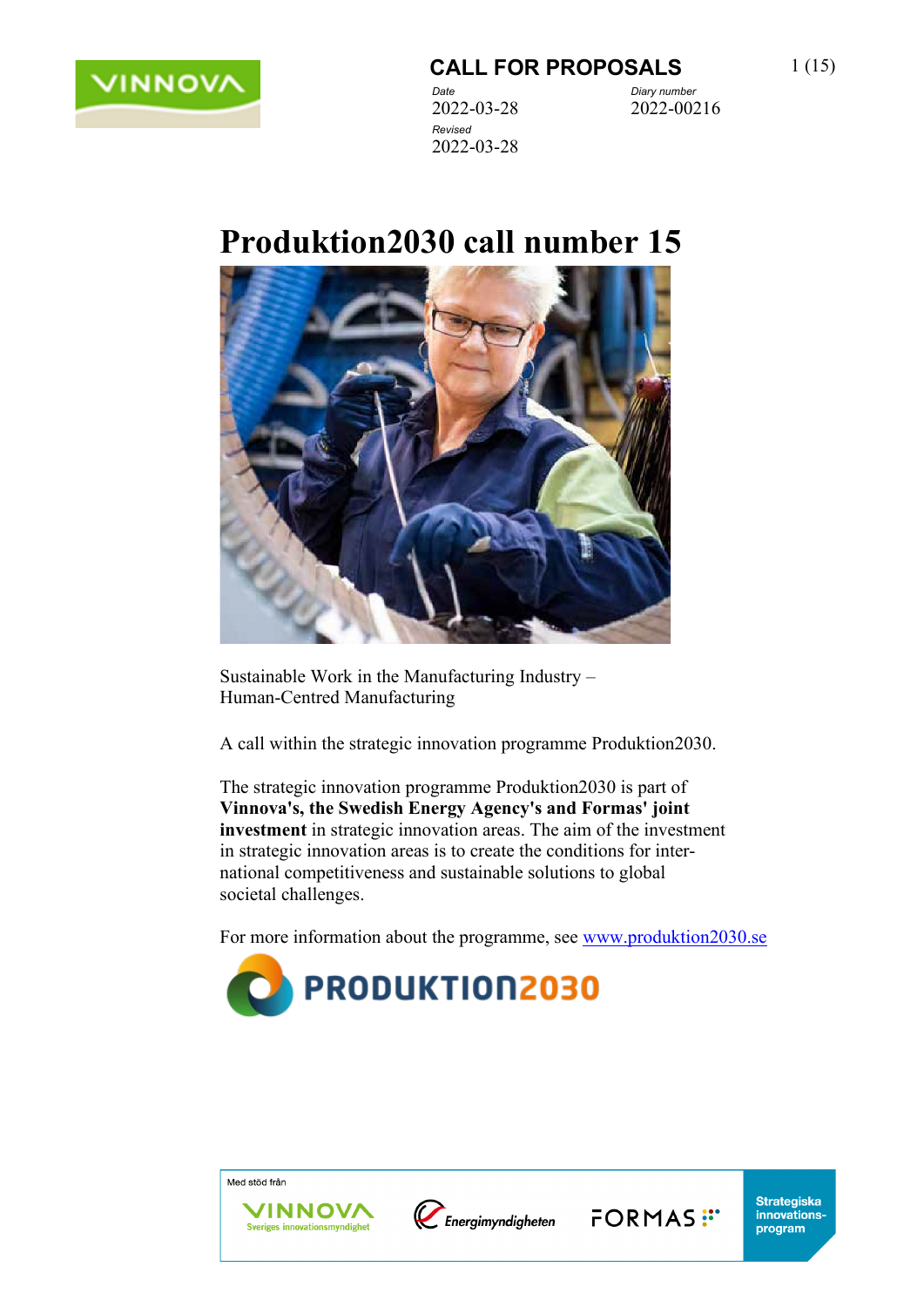

*Revised* 2022-03-28

# Table of content

| $\mathbf{1}$                                                                                                                                                                                                                                                         |                                                                          |  |  |
|----------------------------------------------------------------------------------------------------------------------------------------------------------------------------------------------------------------------------------------------------------------------|--------------------------------------------------------------------------|--|--|
| 2<br>2.1                                                                                                                                                                                                                                                             |                                                                          |  |  |
| 3                                                                                                                                                                                                                                                                    |                                                                          |  |  |
| $\overline{4}$<br>4.1<br>4.2<br>4.3<br>Challenge Area 4 - The Human Being in the Production System  8<br>4.4<br>Challenge Area 5 - Circular production systems and maintenance8<br>4.5<br>Challenge Area 6 - Integrated Product and Production Development  8<br>4.6 |                                                                          |  |  |
| 5 <sup>5</sup>                                                                                                                                                                                                                                                       | 5.1<br>5.1                                                               |  |  |
| 6                                                                                                                                                                                                                                                                    |                                                                          |  |  |
| $\tau$                                                                                                                                                                                                                                                               | 7.1<br>The proposal and decision-making process is as follows: 12<br>7.2 |  |  |
| 8                                                                                                                                                                                                                                                                    | 8.1<br>8.2                                                               |  |  |
| 9                                                                                                                                                                                                                                                                    |                                                                          |  |  |
| 10                                                                                                                                                                                                                                                                   |                                                                          |  |  |
| 11                                                                                                                                                                                                                                                                   |                                                                          |  |  |

#### **Revision history**

| Date       | <b>Change</b>                                           |  |
|------------|---------------------------------------------------------|--|
| 2022-02-22 | Subtitle of the call                                    |  |
| 2022-03-28 | Added on page 3 and 5: Any proposed technical solutions |  |
|            | could efficiently be supported by complementary         |  |
|            | organizational solutions,                               |  |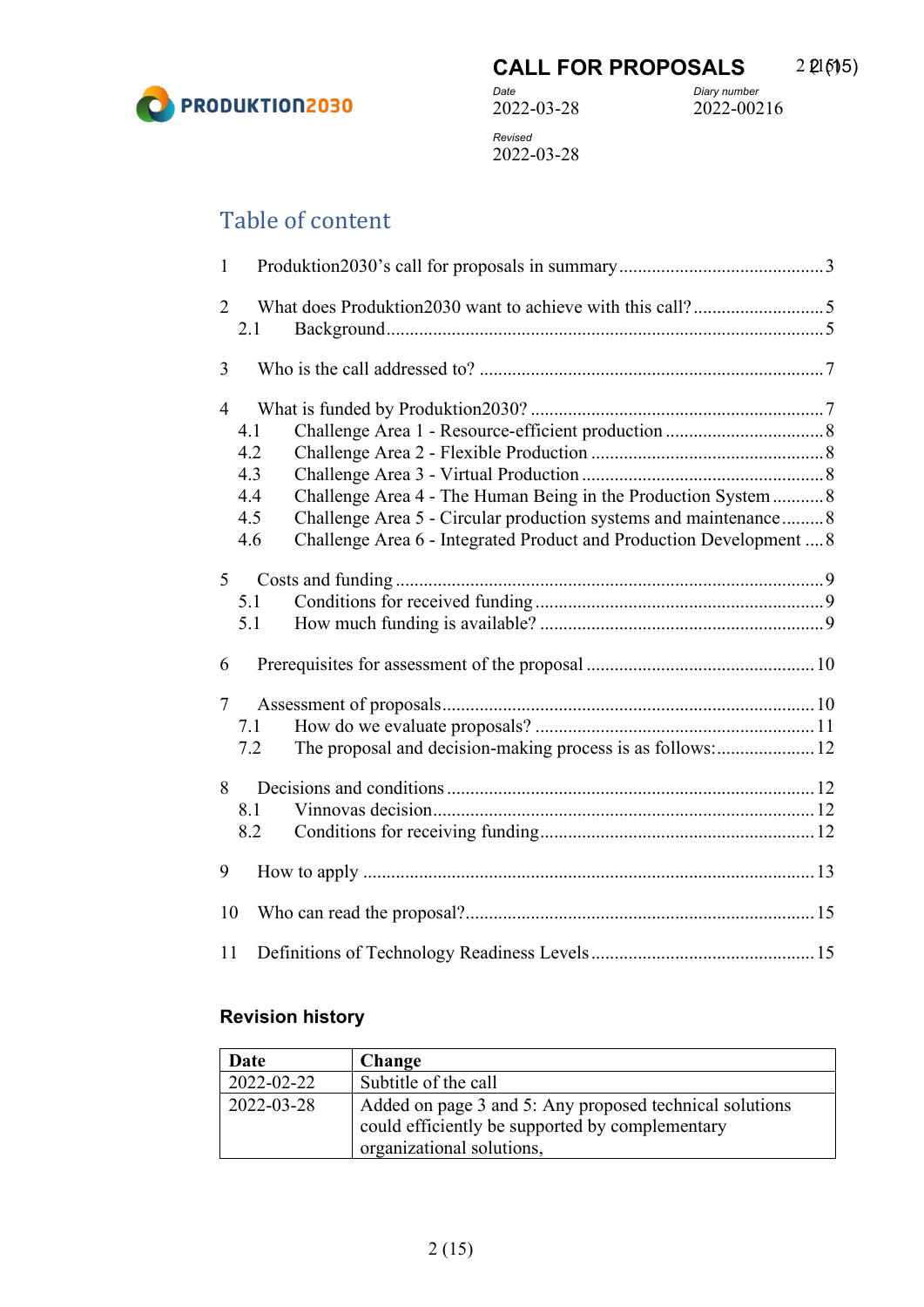

## <span id="page-2-0"></span>**1 Produktion2030's call for proposals in summary**

In this call, Produktion2030 focuses on Human-Centred Manufacturing. In many parts of manufacturing industry, there is a shortage of skilled and productive labour, which affects the companies' ability to compete. Future tasks, workplaces and tools should be based on people's abilities, augmenting them with technology to make jobs more attractive, productive, and socially sustainable. Industrial employees should also be given opportunities to contribute effectively to reduced climate impact. $<sup>1</sup>$  $<sup>1</sup>$  $<sup>1</sup>$ </sup>

#### **The impact goal of Produktion2030's 15th call is increased social sustainability in manufacturing industry. Simultaneously, the economic and climate sustainability of companies must be maintained or increased.**

Future work-tasks and workplaces in manufacturing industry must offer as many people as possible the chance to work safely, efficiently, and with competence. Project proposals for this call are expected to be primarily technical and focused on augmenting human capabilities. Solutions should enable efficient work based on individuals' skills. Projects could propose technologies enabling rapid and work-related up-skilling, or tools to reduce a company's environmental impact. Any proposed technical solutions could efficiently be supported by complementary organizational solutions, and should always include effective, safe interaction between humans and technology.

Proposals should describe research and innovation projects where the solutions show a Technology Readiness Level of 3 –6 (TRL). A TRL increase of 1-2 steps from the original baseline should be achieved during the project period. We would be happy to see that project results are tested, demonstrated, and validated in test beds, laboratory environments, or real industrial environments during the project period. Proposals should clearly describe expected short-term and long-term impacts of the project.

Projects should be carried out in close collaboration between industry, academia and institutes in order to quickly translate new knowledge from research to concrete applications in industry. A consortium must contain at least three companies from manufacturing industry (must be active in Sweden), at least one university (or Högskola) and at least one research institute. The maximum project time span is three years. A consortium can apply for a maximum of 5 million SEK. The maximum funding level is 50% of the eligible costs. The total budget for the call is approximately 27 million SEK.

<span id="page-2-1"></span><sup>&</sup>lt;sup>1</sup> For more information see<https://www.vinnova.se/en/m/sustainable-industry/>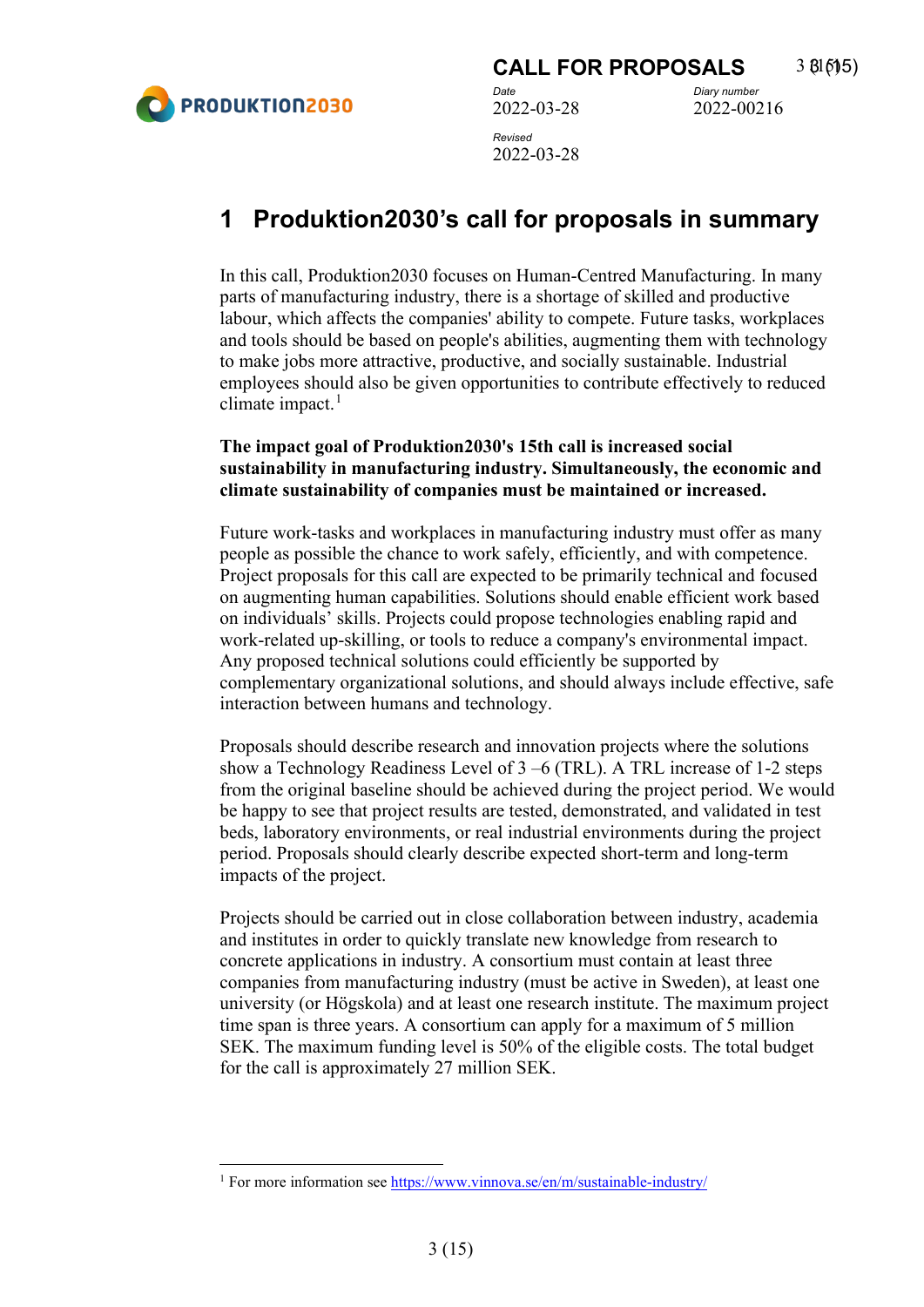

#### **CALL FOR PROPOSALS** 4 41 615)

2022-03-28 *Revised* 

*Date Diary number* 2022-00216

2022-03-28

| Schedule for the call       |                  |  |  |  |
|-----------------------------|------------------|--|--|--|
| The call opens              | 22 February 2022 |  |  |  |
| Last application date       | 25 April 2022    |  |  |  |
| Preliminary decision date   | 2 June 2022      |  |  |  |
| Project start no later than | 20 June 2022     |  |  |  |
| Project completion by       | 19 June 2025     |  |  |  |

#### **Contact persons regarding the call's background, aim and effects:**

Cecilia Warrol, Produktion2030 Programme Manager, phone: 08-782 08 28 [cecilia.warrol@Produktion2030.se](mailto:cecilia.warrol@Produktion2030.se) 

Johan Stahre, Produktion2030 Deputy Programme Manager, Phone: 031-772 12 88, johan.stahre@Produktion2030.se

#### **Contact person regarding the assessment process, legal issues and other questions about the content of the call:**

Tero Stjernstoft, Programme and call manager at Vinnova, Phone: 08-473 32 96 [Tero.stjernstoft@vinnova.se](mailto:Tero.stjernstoft@vinnova.se)

Anna Delin, Call manager at Vinnova, Phone: 08-473 30 79 [Anna.delin@vinnova.se](mailto:Anna.delin@vinnova.se)

#### **Administrative matters:**

Helena Claesson, administrator at Vinnova, Phone: 08-473 31 57 [Helena.claesson@vinnova.se](mailto:Helena.claesson@vinnova.se)

#### **Contact regarding the proposal service:**

#### **Vinnova's IT support:**

Technical questions about your proposal in the application service portal (Intressentportalen), Phone:  $+46$  (0)8-473 32 99, helpdesk $@$ vinnova.se

Up-to-date information about the offer and a link to our application service portal is available at [www.vinnova.se](http://www.vinnova.se/)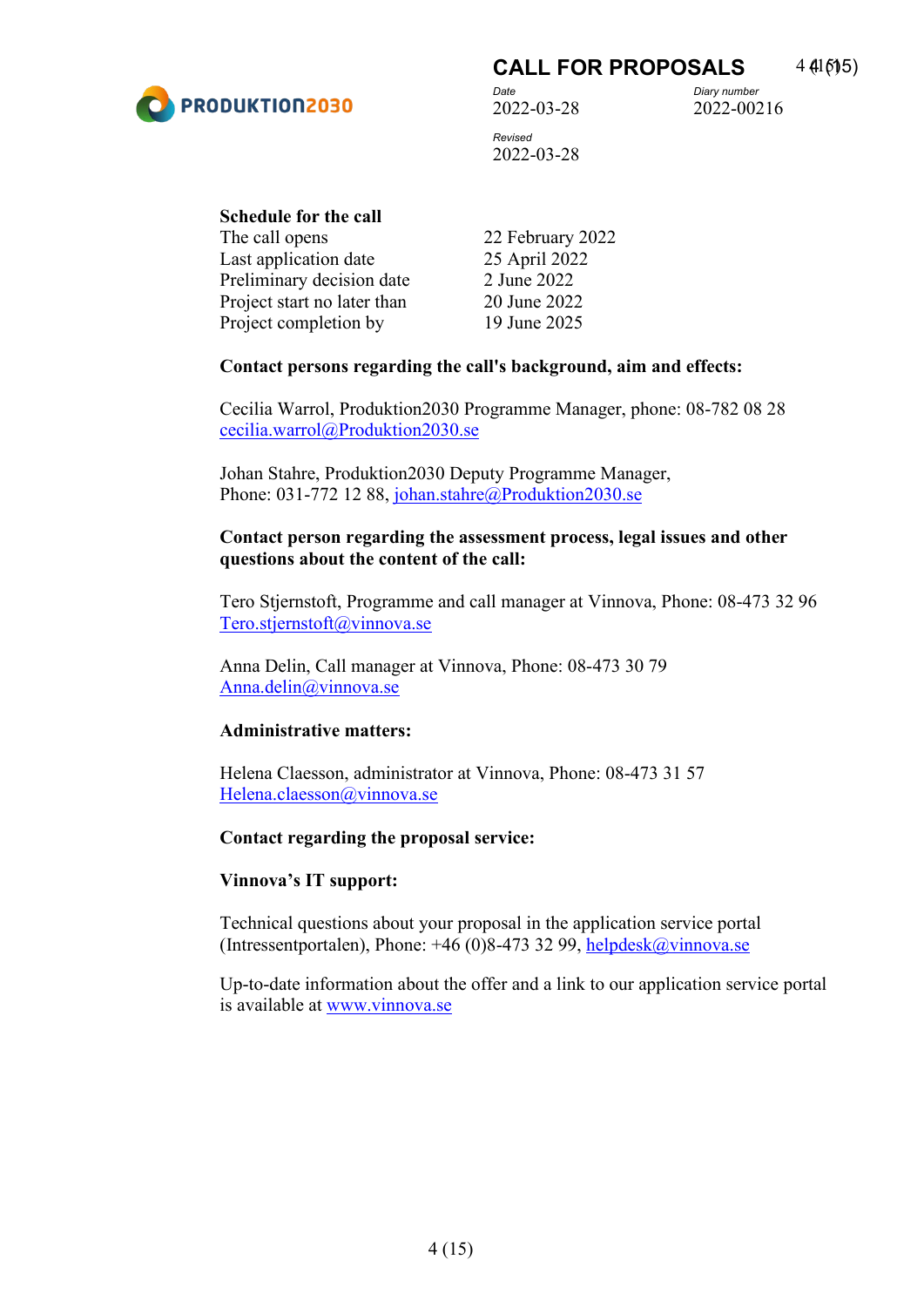

### <span id="page-4-0"></span>**2 What does Produktion2030 want to achieve with this call?**

In this call, Produktion2030 focuses on Human-Centred Manufacturing. In many parts of manufacturing industry, there is a shortage of skilled and productive labour, which affects the companies' ability to compete. Future tasks, workplaces and tools should be based on people's abilities, augmenting them with technology to make jobs more attractive, productive, and socially sustainable. Industrial employees should also be given opportunities to contribute effectively to reduced climate impact. $2$ 

**The impact goal of Produktion2030's 15th call is increased social sustainability in manufacturing industry. At the same time, economic and climate sustainability of companies should be maintained or increased. In this call we assume that human-centred and socially sustainable work gives employees a good base for creating increased productivity and reduced climate impact.**



*Figure 1. Three dimensions of sustainability*

Future work-tasks and workplaces in manufacturing industry must offer as many people as possible the chance to work safely, efficiently, and with competence. Project proposals for this call are expected to be primarily technical and focused on augmenting human capabilities. Solutions should enable efficient work based on individuals' skills. Projects could propose technologies enabling rapid and work-related up-skilling, or tools to reduce a company's environmental impact. Any proposed technical solutions could efficiently be supported by complementary organizational solutions, and should always include effective, safe interaction between humans and technology.

#### <span id="page-4-1"></span>**2.1 Background**

The demographic shortage of young people in working age is becoming very problematic for European industry. At the same time, the group of older employees is increasing, people who may need both physical and cognitive support to perform their jobs efficiently. Long-term, if sustainable work positions

<span id="page-4-2"></span><sup>&</sup>lt;sup>2</sup> For more information see<https://www.vinnova.se/en/m/sustainable-industry/>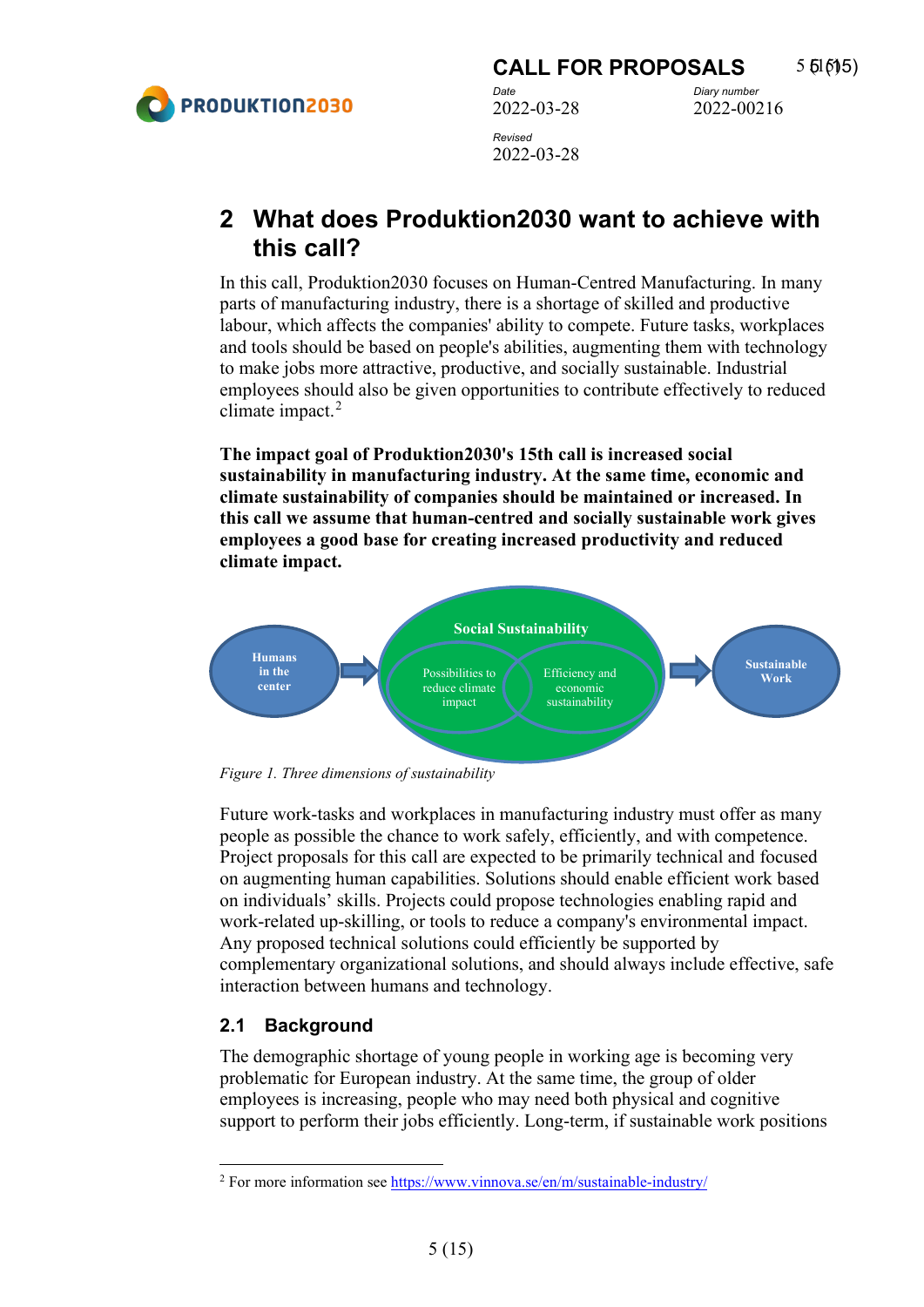

2022-00216

that allow people to work longer in life are not available, it will lead to a deteriorating competitiveness for Swedish manufacturing companies.

Automation solutions, efficient collaboration between humans and robots, and better utilization of digitalisation can increase flexibility, productivity and safety. Older as well as younger employees often lack critical skills, placing demands on new technical systems for smart instructions, effective upskilling and effective follow-up systems. Further, human decision-making is likely to continue to be the single most important environmental impact factor. But climate-related decisions in the manufacturing industry are complex and increased human ability to change to reduce the industry's climate impact requires awareness, competence, and augmented decision-making capacity of all employees. Example enablers for reducing climate impact are solutions for data collection as well as knowledge and decision support throughout life cycles of product or production systems.

Proposals should describe research and innovation projects where the solutions show a Technology Readiness Level of 3 –6 (TRL). A TRL increase of 1-2 steps from the original baseline should be achieved during the project period. We would be happy to see that project results are tested, demonstrated, and validated in test beds, laboratory environments, or real industrial environments during the project period. Proposals should clearly describe expected short-term and long-term impacts of the project.

Projects should be carried out in close collaboration between industry, academia and institutes in order to quickly translate new knowledge from research to concrete applications in industry. A consortium must contain at least three companies from manufacturing industry (must be active in Sweden), at least one university (or Högskola) and at least one research institute. The maximum project time span is three years. A consortium can apply for a maximum of 5 million SEK. The maximum funding level is 50% of the eligible costs. The total budget for the call is approximately 27 million SEK.

Projects within Produktion2030 should create new solutions that contribute to the SDGs in agenda  $2030<sup>3</sup>$  $2030<sup>3</sup>$  $2030<sup>3</sup>$ . The projects should contribute to gender equal development by ensuring that both women and men take part in grants in an equal way, that they have influence over the project and that they actively participate in the project's implementation and wide dissemination of results.

Produktion2030 has defined six industrial challenge areas. Proposals in this call should describe their project and its solutions in the context of one or more of these challenge areas. Chapter 4 provides examples of challenges and problems.

<span id="page-5-0"></span><sup>3</sup> [https://en.wikipedia.org/wiki/Sustainable\\_Development\\_Goals](https://en.wikipedia.org/wiki/Sustainable_Development_Goals) Read more about Vinnova's work to contribute to the goals of Agenda 2030: [https://www.vinnova.se/en/m/the-2030-agenda--a-key](https://www.vinnova.se/en/m/the-2030-agenda--a-key-driver-of-innovation/)[driver-of-innovation/](https://www.vinnova.se/en/m/the-2030-agenda--a-key-driver-of-innovation/)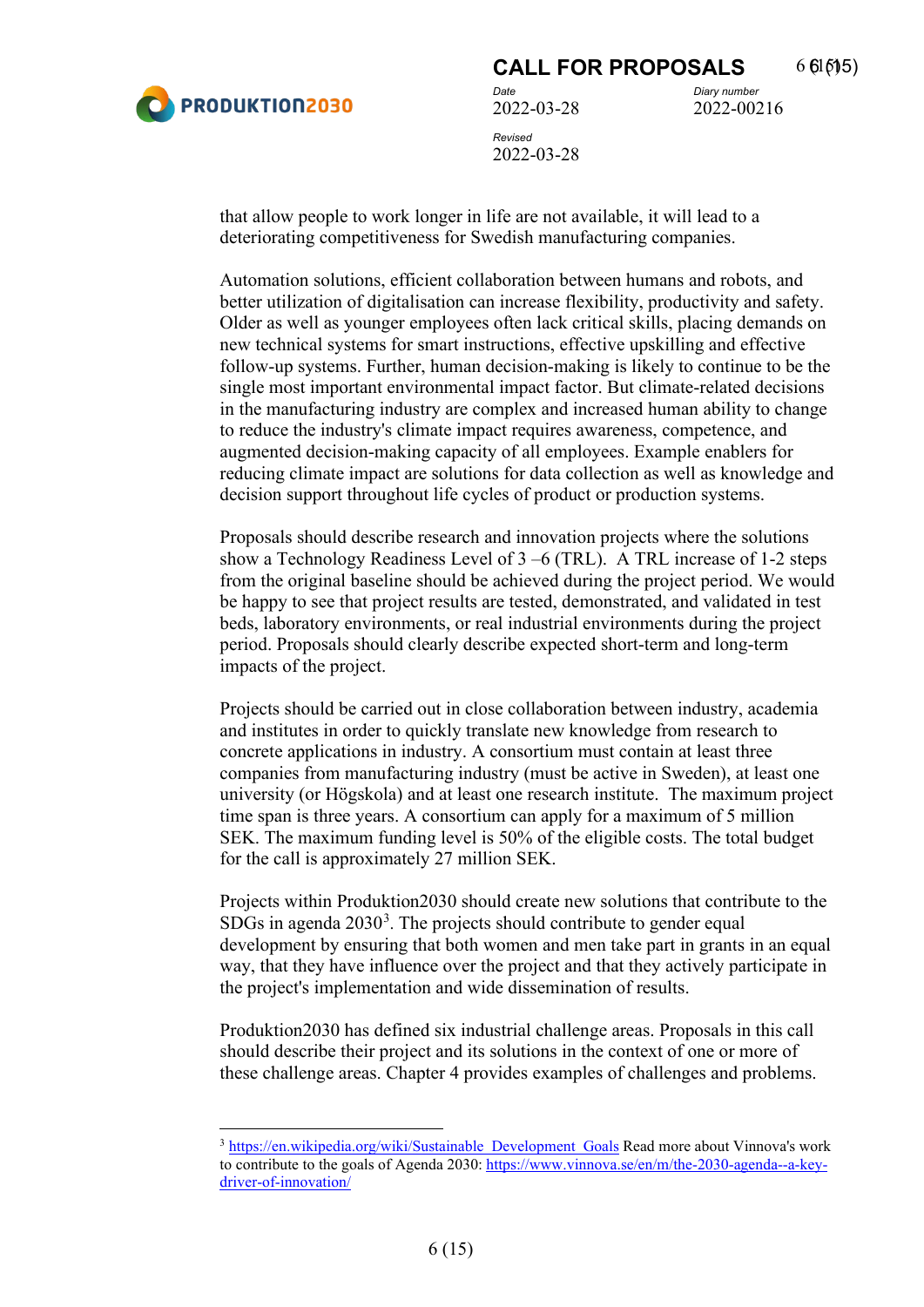

*Revised*  2022-03-28

# <span id="page-6-0"></span>**3 Who is the call addressed to?**

Produktion2030's 15<sup>th</sup> call is primarily intended for project consortia with actors within manufacturing industry, universities, and research institutes with focus on manufacturing. In this call we limit manufacturing to production processes, production systems, and enterprises where end manufacturing results are discrete products or units. [4](#page-6-2)

To enable cross-project collaboration between approved projects, call 15 is not primarily intended for project consortia from continuous process industry, energyproducing industry, healthcare, service sectors or similar.

The project consortium must include at least three companies from the manufacturing industry (which must be active in Sweden, at least one university (or a higher education institution) and at least one research institute. Consortia are encouraged to engage Small and Medium-Sized industries in the consortium, but this is not a requirement.

All consortia shall contribute to equal social development by ensuring that both women and men take part in grants on an equal footing, have real influence over the project and participate clearly and actively in the project's implementation with substantial effort in a timely manner.

# <span id="page-6-1"></span>**4 What is funded by Produktion2030?**

Produktion2030 focuses on one or several of the programme's six industrial challenge areas (see Fig. 1). Research, innovation, and results from all challenge areas contribute to the programme's efforts to achieve the sustainability goals of the 2030 Agenda and the programme's other long- and short-term impact goals.<sup>[5](#page-6-3)</sup>



*Fig. 2. Produktion2030's six industrial challenge areas. For more information about the areas, see [www.produktion2030.se](http://www.produktion2030.se/)*

<span id="page-6-2"></span><sup>4</sup> [https://en.wikipedia.org/wiki/Discrete\\_manufacturing](https://en.wikipedia.org/wiki/Discrete_manufacturing)

<span id="page-6-3"></span><sup>5</sup> [http://produktion2030.se](http://produktion2030.se/)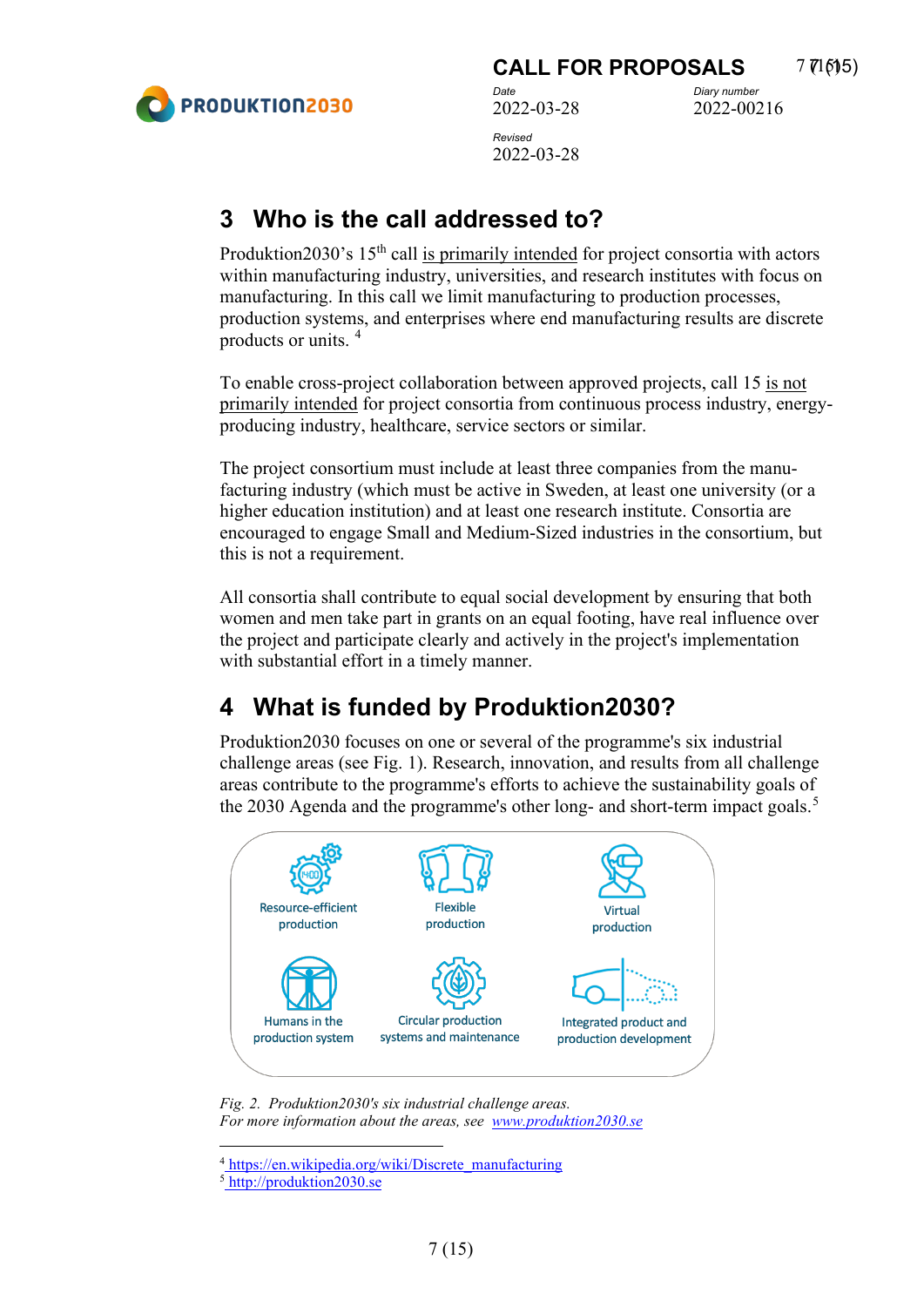

2022-00216

#### <span id="page-7-0"></span>**4.1 Challenge Area 1 - Resource-efficient production**

*Example:* Resource-efficient production is a requirement for manufacturing in high-cost countries as Sweden. How can resource consumption and environmental impact from production systems be minimized? How do production systems and employees become competitive, resource efficient, and competent? How is efficiency created in global and local production systems with long value-chains?

#### <span id="page-7-1"></span>**4.2 Challenge Area 2 - Flexible Production**

*Example:* How are flexible value-chains, production systems, and manufacturing processes designed for rapidly changing customer demands without adversely affecting employees or climate? How can production flexibility requirements for volume and variant flexibility be matched? How does flexible automation, robot collaboration, and digitalisation enhance human flexibility?

#### <span id="page-7-2"></span>**4.3 Challenge Area 3 - Virtual Production**

*Example:* How can data and information quickly be transformed into knowledge and decision support in virtual production systems and digital models of people, processes, factories, and value chains? How can we increase the digital maturity and digital transformation and companies through concepts such as Industry 4.0? How can digital twins of production systems, workplaces and people be used for visualization of climate effects and analysis of circularity or sustainable work?

#### <span id="page-7-3"></span>**4.4 Challenge Area 4 - The Human Being in the Production System**

*Example:* How do you create good ergonomics, safety, productivity, and flexibility in a workplace? How can life-long learning and social sustainability be integrated into work? How can human abilities be augmented through decision support, instructions and smart technologies? How can increasing numbers of older people in the industry, be physically and cognitively supported? How can human-augmenting decision support to monitor and influence companies' climate impact be designed? How do humans collaborate with automation or robots?

#### <span id="page-7-4"></span>**4.5 Challenge Area 5 - Circular production systems and maintenance**

*Example:* How does industrial manufacturing support circular production and how can people influence circularity? How can products, production systems, and business models be designed for circularity and remanufacturing? How is digitalization and decision support used to collect and analyse large amounts of data? Can maintenance extend the life of products and production systems? How is people's ability to reduce the climate impact of industry strengthened?

#### <span id="page-7-5"></span>**4.6 Challenge Area 6 - Integrated Product and Production Development**

*Example:* How can smart technology for parallel product and production development strengthen people's capabilities to reduce climate impact? How does product development create value, resilience, and robustness for actors in a supply chain? How is the development process streamlined to meet new market requirements? How do smart product development decisions increase circularity and reuse of materials in value-chains? Does standardization reduce environmental impact?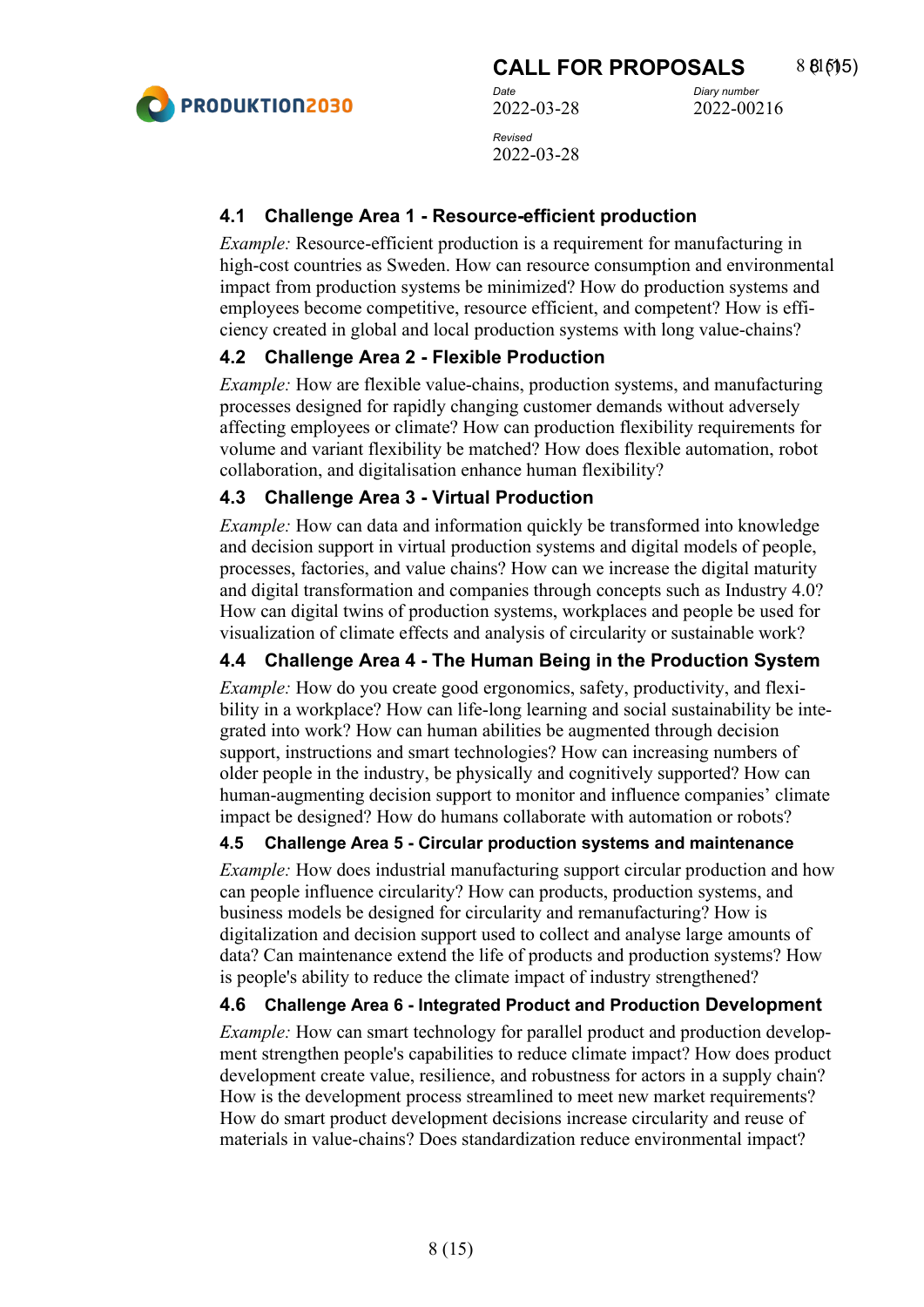# 2022-00216

# <span id="page-8-0"></span>**5 Costs and funding**

#### <span id="page-8-1"></span>**5.1 Conditions for received funding**

Our funding is provided in the form of grants. Funding for organizations that operate economic activities is subject to regulations regarding state aid<sup>[6](#page-8-3)</sup>. These regulations govern which costs and what proportion of these costs may be covered by the grant.

Universities, university colleges, research institutes and companies with a maximum of 49 employees can receive grants in this call. Which costs that are eligible and support levels for different parties in the project must comply with the GBER<sup>[7](#page-8-4)</sup> regulation.

For universities, university colleges and institutes that do not perform financial activities, funding is not granted as state aid but in accordance with ordinance (2009:1101) with instructions for the Swedish innovation agency.

#### <span id="page-8-2"></span>**5.1 How much funding is available?**

Maximum funding for research and innovation projects is SEK 5 million, with a maximum aid intensity of 50 percent of eligible costs. The following support levels apply to companies, universities, university colleges and research institutes. For research institutes, the term for the funding is that they participate in their non-financial activities.

|                             | Maximum number of<br>employees | <b>Maximum Turnover</b> | <b>Maximum</b><br>support level |
|-----------------------------|--------------------------------|-------------------------|---------------------------------|
| Small companies             | Max 49 employees <sup>5</sup>  | Max. 10 million euros   | 50 %                            |
| Larger companies            | >49 employees                  |                         | 0%                              |
| Universities and Colleges   |                                |                         | 100 %                           |
| <b>Research Institutes</b>  |                                |                         | 100 %                           |
| Estimated aid intensity for |                                |                         | 50%                             |
| the total project /         |                                |                         |                                 |
| consortium                  |                                |                         |                                 |

*Table 1. Aid intensities for different categories of project part in this call.*

<https://www.vinnova.se/sok-finansiering/regler-for-finansiering/allmanna-villkor/>

<span id="page-8-4"></span><sup>7</sup> Read more about state aid[: https://www.vinnova.se/sok-finansiering/regler-for](https://www.vinnova.se/sok-finansiering/regler-for-finansiering/statligt-stod)[finansiering/statligt-stod](https://www.vinnova.se/sok-finansiering/regler-for-finansiering/statligt-stod)

<span id="page-8-3"></span>More information about state aid is available on our website (in Swedish) at:

[https://www.vinnova.se/sok-finansiering/regler-for-finansiering/statligt-stod/.](https://www.vinnova.se/sok-finansiering/regler-for-finansiering/statligt-stod/) You will also find our general terms and conditions for our funding, as well as a guide to the terms and conditions governing eligible costs:

[https://www.vinnova.se/globalassets/huvudsajt/sok-finansiering/regler-och-villkor/dokument/eu](https://www.vinnova.se/globalassets/huvudsajt/sok-finansiering/regler-och-villkor/dokument/eu-definition-smf.pdf)[definition-smf.pdf](https://www.vinnova.se/globalassets/huvudsajt/sok-finansiering/regler-och-villkor/dokument/eu-definition-smf.pdf)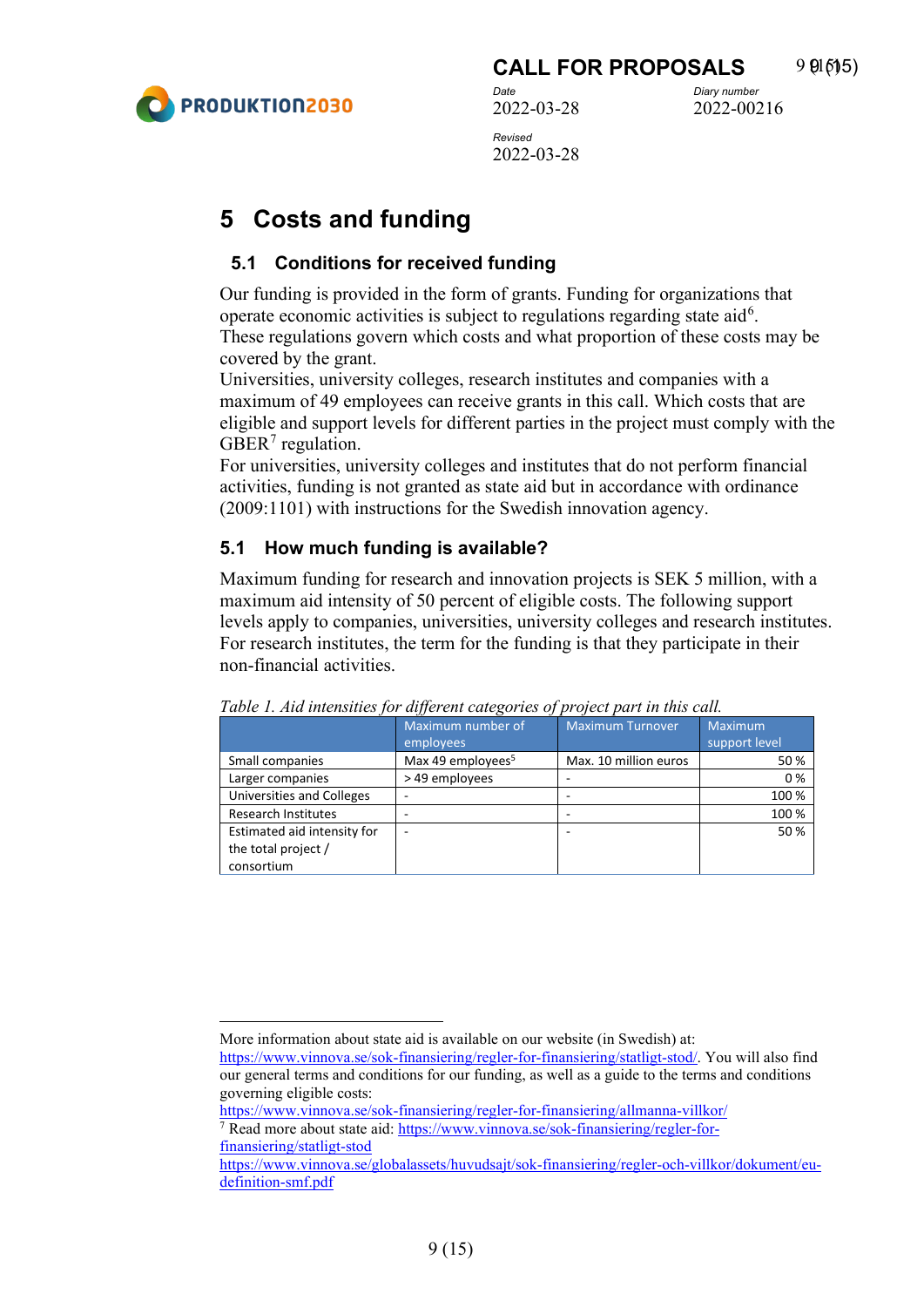

**CALL FOR PROPOSALS** 10 (15)(15)

*Date Diary number* 2022-00216

2022-03-28 *Revised*  2022-03-28

## <span id="page-9-0"></span>**6 Prerequisites for assessment of the proposal**

Vinnova will only evaluate proposals that meet the following formal eligibility requirements:

- $\Box$  The project must not have started before the proposal is submitted.
- $\Box$  A project consortium shall consist of:
	- o at least three companies in the Swedish manufacturing industry that manufacture discrete products, of which at least two companies with production in Sweden
	- o at least one actor from a university or college
	- o at least one actor from a research institute
- $\Box$  The project partners must be legal entities.
- $\Box$  Companies, universities, or research institutes can be project coordinators.
- $\Box$  The project must be able to start no later than 20<sup>th</sup> of June 2022
- $\Box$  Project should be completed by the 19<sup>th</sup> of June 2025
- $\Box$  Proposal must be complete according to the instructions in chapter 9.
- **When the proposal is submitted, the project summary must also be sent to the program management of Produktion2030: [cecilia.warrol@produktion2030.se](mailto:cecilia.warrol@produktion2030.se)**
- $\Box$  Vinnova's grant can amount to a maximum of 50 percent of eligibility costs for project. The project budget reported shall only include eligible costs, see section 5.2. Project costs that are not eligible must, however, appear in the project description as they may be important in the assessment.
- **Of the total project budget, minimum of 2 percent should be set aside for packaging and dissemination of project results outside the consortium,** for example as technology workshops and / or training / education modules. This must be clearly stated in the project description and budget summary.

If the above requirements are NOT met, the proposal will not be assessed but will be rejected on formal grounds, without further justification. Once the proposal deadline has passed, proposals may only be supplemented at Vinnova's request.

### <span id="page-9-1"></span>**7 Assessment of proposals**

A research and innovation project must have a clear focus on *one or more* of Produktion2030's challenge areas. This area must be stated in the project proposal.

Proposals are assessed on the basis of three main criteria:

- 1. Potential
- 2. Actors and consortium
- 3. Feasibility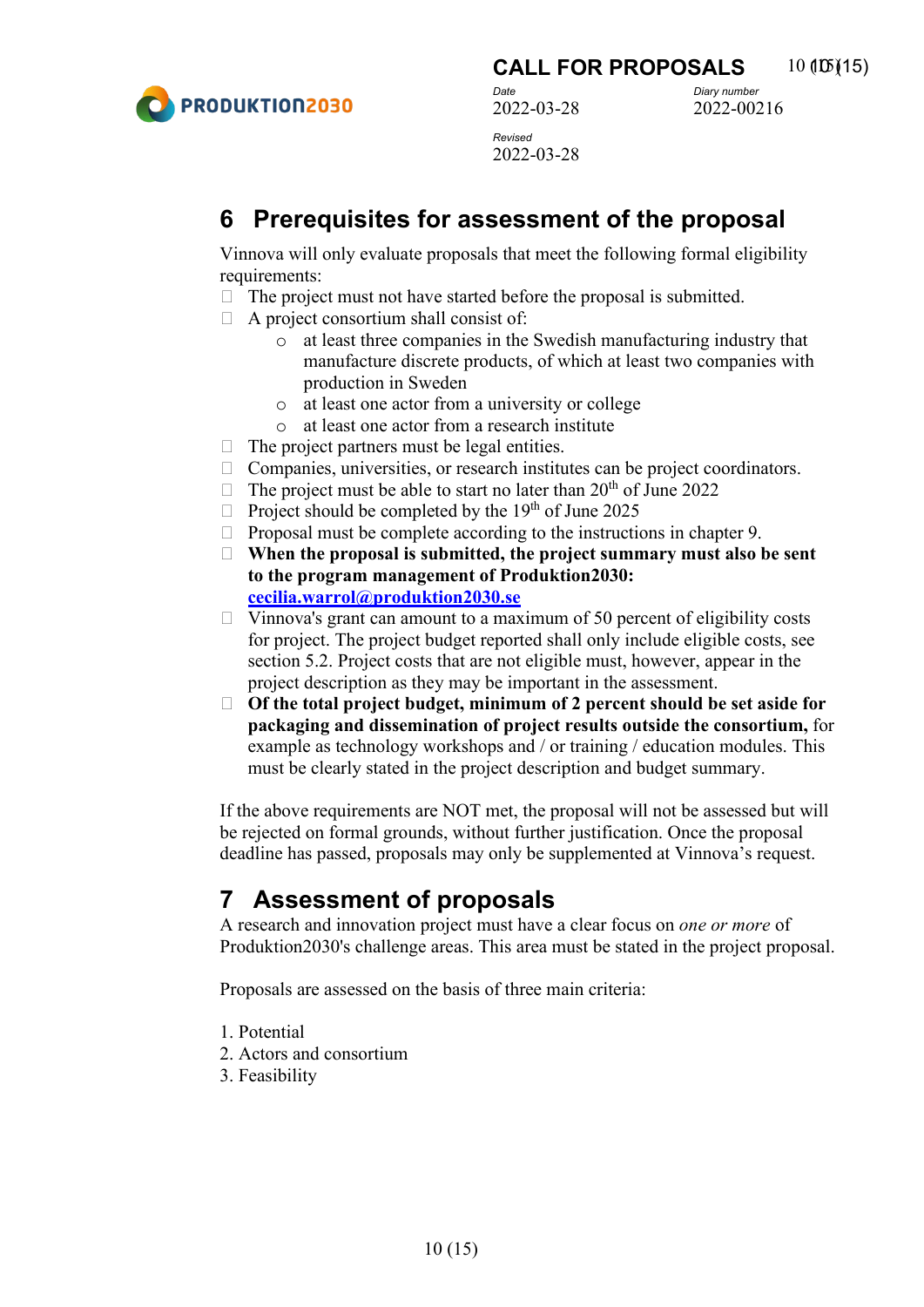

2022-00216

#### <span id="page-10-0"></span>**7.1 How do we evaluate proposals?**

Each proposal is assessed in competition with other submitted proposals and it is the electronic proposal submitted to Vinnova via Vinnova's application service portal (Intressentportalen) that will be assessed. An expert group of independent Swedish and international experts carries out the assessment.

**The following criteria are used by the international evaluators to assess and rate all project proposals that meet the formal requirements. The grades are compared, and the highest ranked project proposals are financed. It is therefore a strong recommendation that you take all criteria into account.**

|                           |     | <b>Criterium</b>                               | <b>Description</b>                                                                                                                                                                   |
|---------------------------|-----|------------------------------------------------|--------------------------------------------------------------------------------------------------------------------------------------------------------------------------------------|
|                           | 1.1 | Impact goals                                   | How well does the project contribute to the call's<br>impact goals, a socially sustainable work?                                                                                     |
|                           | 1.2 | State-of-the-art                               | Does the proposal provide a relevant picture of the<br>state of knowledge in the area?                                                                                               |
| 1.Potential               | 1.3 | Level of research and<br>originality           | How high is the project's level of research excellence<br>and originality?                                                                                                           |
|                           | 1.4 | benefit                                        | Industrial and societal How big is the project's industrial benefit and societal<br>benefit?                                                                                         |
|                           | 2.1 | Project consortium                             | How well does the project consortium's overall<br>competence, project management, roles, and specified<br>resource requirements match the goals of the project?                      |
| 2.Aktörer                 | 2.2 | Collaboration                                  | How well does the proposal show how collaboration<br>between the project parties is to be achieved, and that<br>all parties participate on equal terms and with equal<br>commitment? |
|                           | 2.3 |                                                | How well is the team composed in terms of gender<br>Gender equality actors distribution, as well as the distribution of power and<br>influence between women and men?                |
|                           | 3.1 | Work packages,<br>objectives and<br>milestones | How realistic is the project plan, budget and project<br>goals?                                                                                                                      |
|                           | 3.2 | <b>Risk analysis</b>                           | How clear is the proposal's risk analysis? Are risks<br>clearly identified and are activities for managing risks<br>clearly described?                                               |
| $3.$ Feasibility $_{3.3}$ |     | Implementation and<br>scalability              | How well is the dissemination of results to partners<br>inside the project consortium described?                                                                                     |
|                           | 3.4 | Dissemination of<br>results                    | How well is the communication and the dissemination<br>of results to stakeholders outside the project<br>consortium described?                                                       |
|                           | 3.5 | Gender equality                                | How well are gender aspects described and integrated<br>into the project plan?                                                                                                       |

*Table 2. Criteria*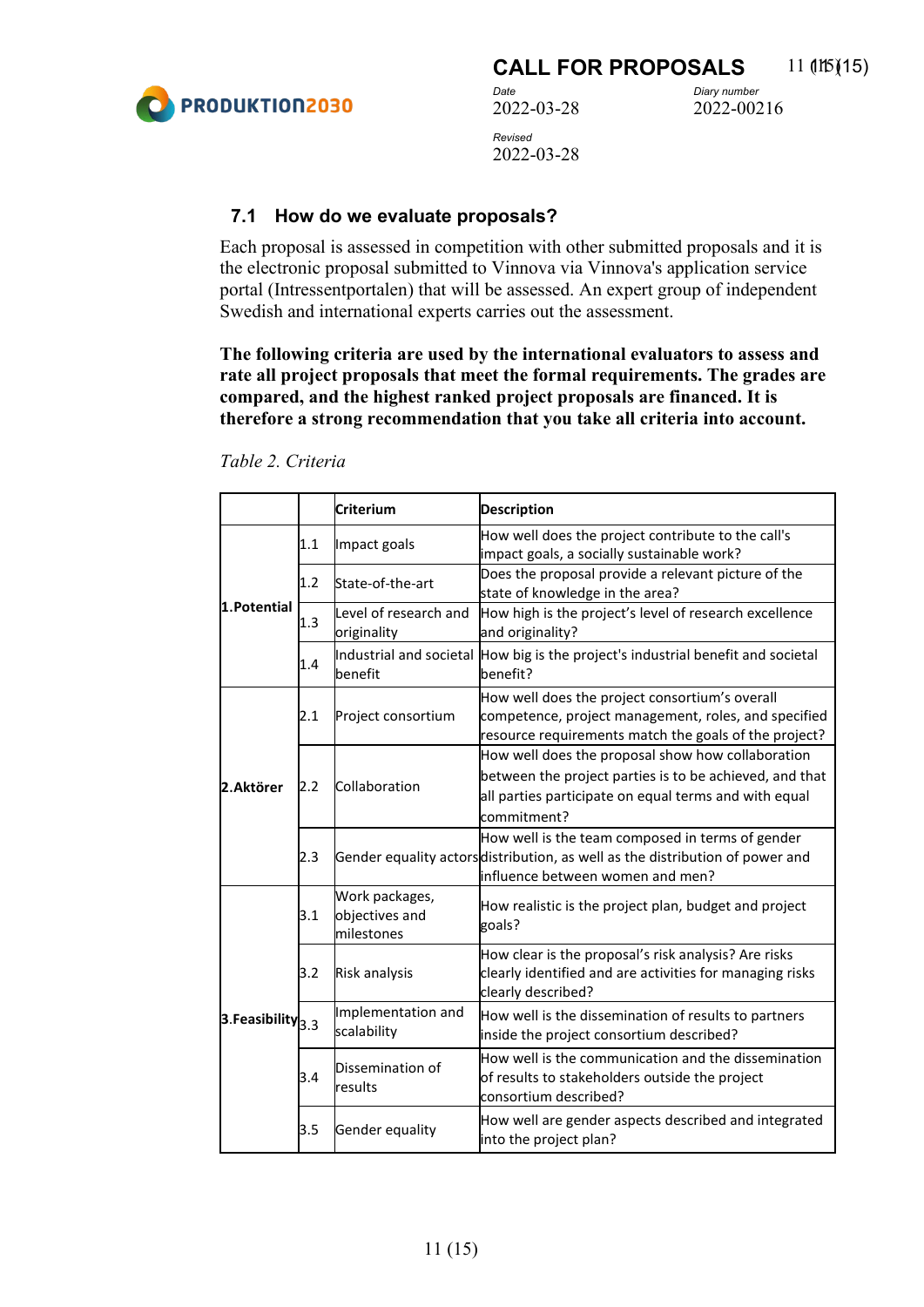

**CALL FOR PROPOSALS** 12 (125)(15)

2022-00216

*Date Diary number* 2022-03-28 *Revised*  2022-03-28

#### <span id="page-11-0"></span>**7.2 The proposal and decision-making process is as follows:**

- 1. Proposal shall be submitted via Vinnova's application service portal (Intressentportalen): [https://portal.vinnova.se](https://portal.vinnova.se/)
- 2. Project summary shall be sent to the program management for Produktion2030: [cecilia.warrol@produktion2030.se](mailto:cecilia.warrol@produktion2030.se)
- 3. Proposals meeting the formal requirements will be evaluated against the assessment criteria set out above. The evaluation will be done by specially appointed external evaluators (normally this means international experts in the field) who will give recommendations on which projects should be granted and which should be rejected.
- 4. Vinnova decides which projects are to be funded.
- 5. Decisions are notified to the applicant and the management of the strategic innovation program is informed of the outcome

### <span id="page-11-1"></span>**8 Decisions and conditions**

#### <span id="page-11-2"></span>**8.1 Vinnovas decision**

How much each party in the project is granted is stated in the decision. The decisions for the granted funding are supported by Article 25 of the Commission Regulation No 651/2014 (GBER), industrial research and experimental development. The aid basis is stated in the decision and also governs which costs are eligible.

<span id="page-11-3"></span>Vinnova's decision to grant or reject a proposal cannot be appealed.

#### **8.2 Conditions for receiving funding**

Vinnova´s general terms and conditions for grants apply to grants awarded.[8](#page-11-4) The terms and conditions include regulations on project agreements, conditions for payment, follow-up, reporting and utilization of results. Scientific publication of results must made using open access in accordance with Vinnova's instructions.<sup>[9](#page-11-5)</sup>

Since the call is made within the framework of strategic innovation programmes, the following special conditions also apply:

1. The project shall be represented by at least one project party at conferences and other activities organized under the strategic innovation programme Produktion2030.

<span id="page-11-5"></span><span id="page-11-4"></span><sup>8</sup> Current term can be found on Vinnova's website, together with help to understand and meet the conditions[: https://www.vinnova.se/sok-finansiering/regler-for-finansiering/allmanna-villkor/](https://www.vinnova.se/sok-finansiering/regler-for-finansiering/allmanna-villkor/) <sup>9</sup> [https://vinatet.vinnova.se/contentassets/19d7ce8a36d243d499e2d7bd9840b80d/forslag-201109](https://vinatet.vinnova.se/contentassets/19d7ce8a36d243d499e2d7bd9840b80d/forslag-201109-vinnovas-anvisning-for-oppen-tillgang-till-vetenskapliga-publikationer.pdf) [vinnovas-anvisning-for-oppen-tillgang-till-vetenskapliga-publikationer.pdf](https://vinatet.vinnova.se/contentassets/19d7ce8a36d243d499e2d7bd9840b80d/forslag-201109-vinnovas-anvisning-for-oppen-tillgang-till-vetenskapliga-publikationer.pdf)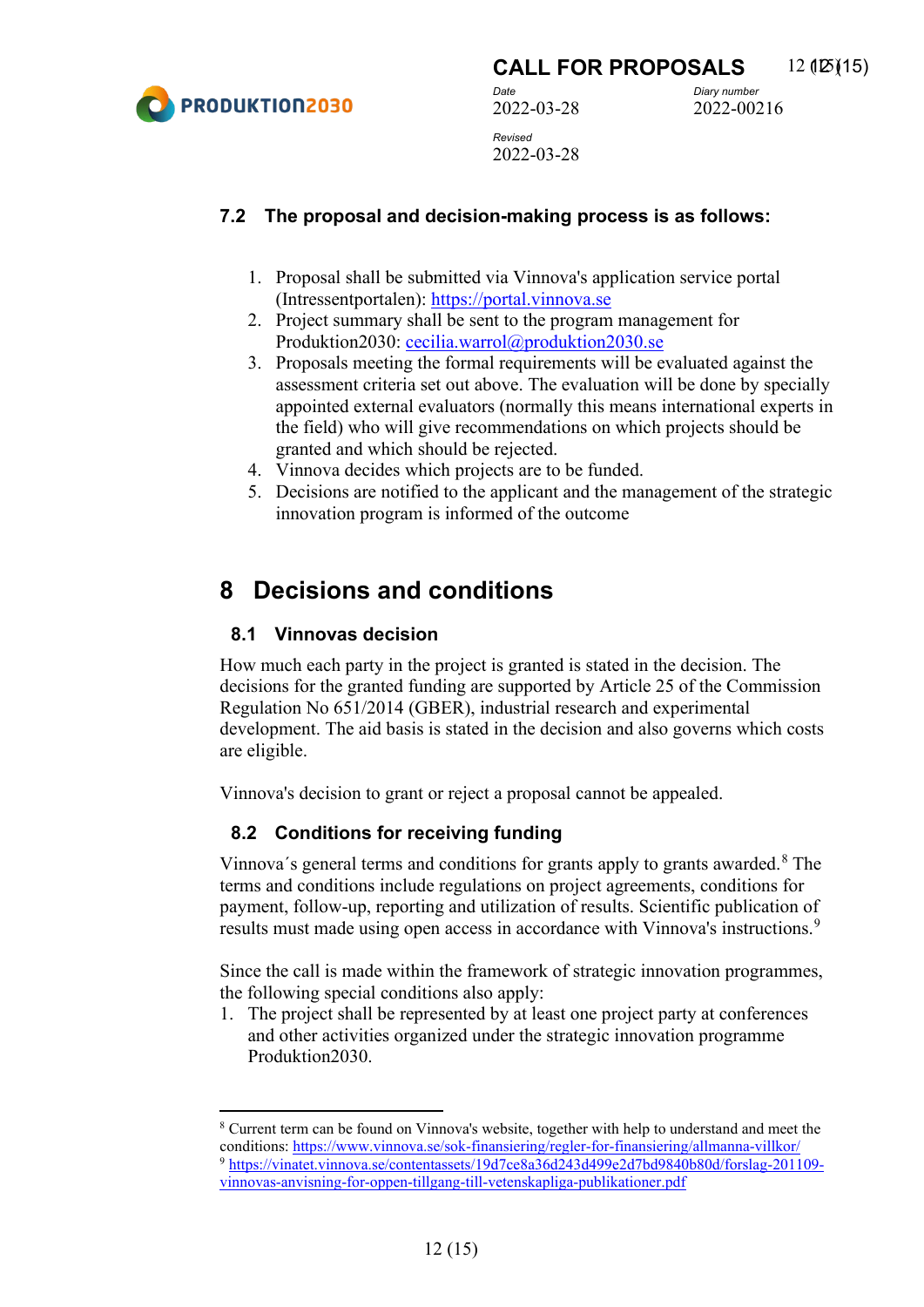

**CALL FOR PROPOSALS** 13 (15)(15) *Date Diary number* 2022-03-28 *Revised* 

2022-00216

2022-03-28

- 2. The project shall maintain a continuous dialogue with Produktions2030's program office and project support throughout the project's duration
- 3. The program office shall be given the opportunity to carry out a compulsory half-time reconciliation in which all project partners participate
- 4. Information about the project and publications of project results must state that the work was carried out within the strategic innovation programme Produktion2030, a joint effort by Vinnova, Formas and the Swedish Energy Agency.
- 5. At the same time as the project reports to Vinnova, a public summary of the project results must also be sent to Produktion2030 via e-mail Cecilia.warrol@produktion2030.se. The summary must be able to be distributed and published freely and must not contain confidential or sensitive information.
- 6. When presenting project results, Produktion2030's templates and logos must be used according to instructions from Produktion2030's programme office.
- 7. The coordinator shall provide information regarding the project summary, project manager and project consortium for publication at [http://www.kunskapsformedlingen.se.](http://www.kunskapsformedlingen.se/) Instructions and templates will be announced in close connection with the decision.
- 8. Of the total project budget, minimum of 2.5 percent shall be set aside in the form of packaging of project results for dissemination outside the consortium, for example in the form of technology workshops and / or training / further training modules.

Additional special conditions can be decided for individual project. Our recommendation is that the coordinator prepares the form for participant's approval well in advance of the project start  $10$ . If you do not follow Vinnova's term, you may be liable for repayment. This also applies if you have been granted funding incorrectly or with an excessive amount.

## <span id="page-12-0"></span>**9 How to apply**

To apply, please complete an online form in our application service portal (Intressentportalen), which can be accessed via [portal.vinnova.se.](https://portal.vinnova.se/) There you shall also upload the following appendices<sup>[11](#page-12-2)</sup>:

- Project description
- Project summary (public)
- CV Appendix

<span id="page-12-1"></span><sup>&</sup>lt;sup>10</sup> Guide and forms can be found on Vinnova's website: [https://www.vinnova.se/sok](https://www.vinnova.se/sok-finansiering/regler-for-finansiering/allmanna-villkor/)[finansiering/regler-for-finansiering/allmanna-villkor/](https://www.vinnova.se/sok-finansiering/regler-for-finansiering/allmanna-villkor/) 11 Templates for the attachments can be found on Vinnova´s website::

<span id="page-12-2"></span>[https://www.vinnova.se/e/strategiska-innovationsprogrammet-for-produktion-2030/sip](https://www.vinnova.se/e/strategiska-innovationsprogrammet-for-produktion-2030/sip-produktion2030-utlysning-14/)[produktion2030-utlysning-14/](https://www.vinnova.se/e/strategiska-innovationsprogrammet-for-produktion-2030/sip-produktion2030-utlysning-14/)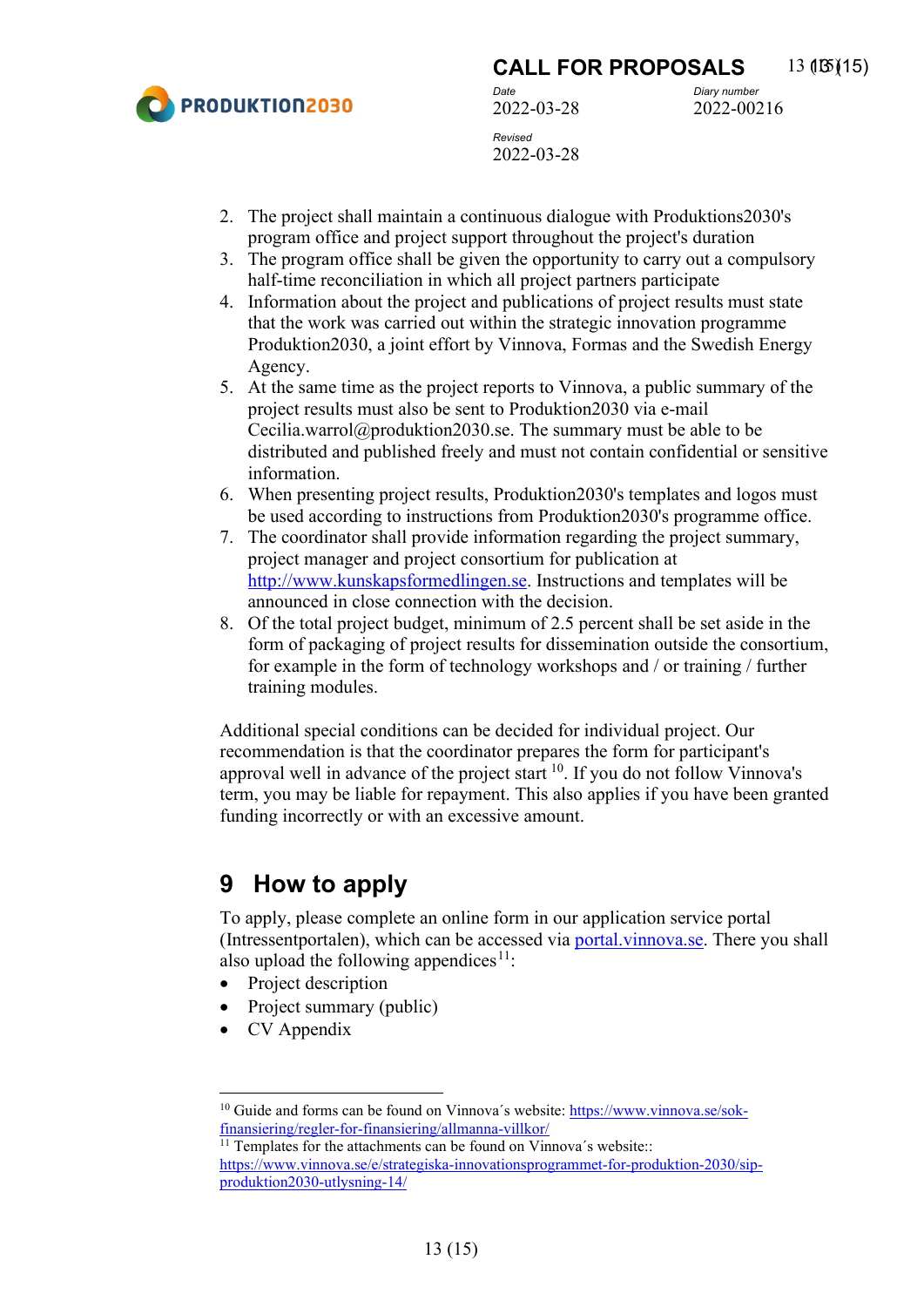

2022-00216

The appendices must be submitted in pdf format.

#### **OBS! The proposal will be assessed by an international expert group, our recommendation is therefore to write a proposal in English.**

- $\Box$  1. The project description must include a maximum of 10 standing A4 pages with single-column 12-point black text in Times New Roman. References to information on web pages and the like will not be considered in assessment.
- $\Box$  2. The project summary shall follow the template provided by the call. It may be a maximum of two pages and must be able to be published freely. The summary should therefore not contain confidential or otherwise sensitive information.
- $\Box$  In direct connection with submission of the proposal to Vinnova, the appendix Project Summary must also be sent to the program office for Produktion2030 via email to the address: [cecilia.warrol@produktion2030.se.](mailto:cecilia.warrol@produktion2030.se) This step is mandatory for the proposal to be considered for assessment.
- $\Box$  3. The CV appendix must contain relevant CVs for the project manager and all key people in the project team. Every CV must be on a maximum of 1 A4 page with 12-point text. *We recommend that active project participants participate at least 5% of full-time.*

All of the above appendices are mandatory, and templates provided by the call must be used. Deviating proposals will not be assessed.

Keep in mind that it takes time to make a proposal. You can start filling in information, save and continue later. When the proposal is ready, mark it as ready. You can unlock the proposal and make changes, right up to the last application day.

Prepare the proposal in good time before the call closes.

When the call is closed and the proposal registered with Vinnova, a confirmation will be sent by e-mail to you who are in charge of the user account, project manager and signatory / head of department. It may take a few hours before you receive the email.

If you have not received a confirmation by e-mail within 24 hours of the call closing, please contact us.

When the proposal period has expired, completion of the proposal can only take place at the request of Vinnova.